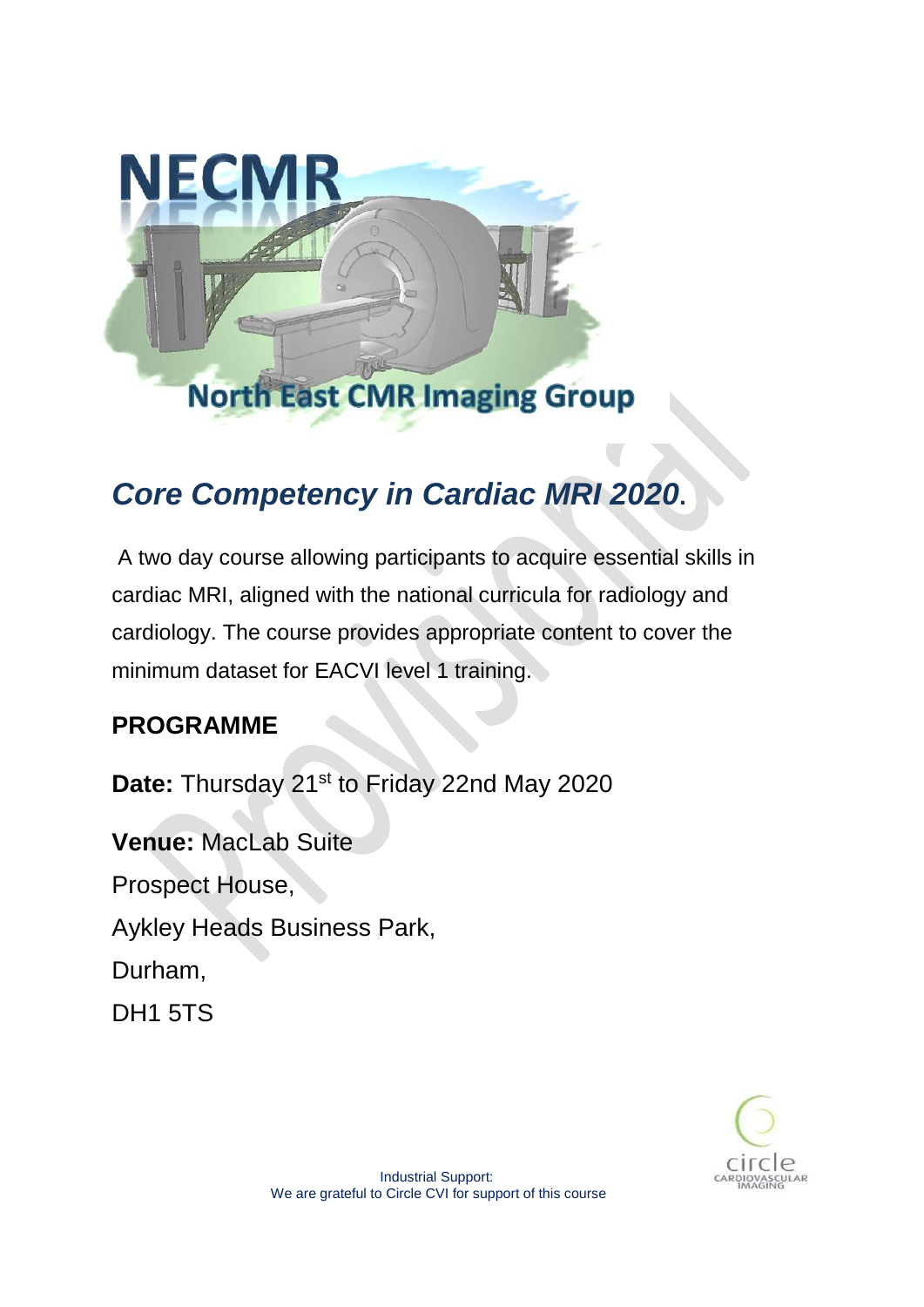## PROGRAMME:

Thursday 21st May 2020:

### 08:30 am - 09:00am **Registration -** Coffee and biscuits.

| Session 1: Physics, Safety, Anatomy and Ventricular function. |                                                                                                                                                                                                                                |                          |                                                 |  |  |
|---------------------------------------------------------------|--------------------------------------------------------------------------------------------------------------------------------------------------------------------------------------------------------------------------------|--------------------------|-------------------------------------------------|--|--|
| Time                                                          |                                                                                                                                                                                                                                | Room                     | Faculty                                         |  |  |
| 09:00-10:00                                                   | Lecture 1: Core Physics 15 min<br>Safety in CMR scanning 10 min<br>Extra cardiac structures and cardiothoracic<br>anatomy.15 min<br>Cardiothoracic anatomy in simple congenital<br>heart disease 20 min<br>Review of cases 1-3 | Room <sub>9</sub><br>&10 | Anna<br>Beattie/Alison<br>Lee/<br>Jenny Crilley |  |  |
| 10:00-10:45                                                   | Case presentation: Case study 1 including<br>orientation around software                                                                                                                                                       | Mac Lab                  | James<br>Dundas                                 |  |  |
| 10:45-11:15                                                   | Coffee break                                                                                                                                                                                                                   |                          |                                                 |  |  |
| 11:15-11:45                                                   | <b>Lecture 2: LV assessment via CMR, aetiology</b><br>of LVSD, how to undertake an LV and RV<br>analysis.                                                                                                                      | Room <sub>9</sub><br>&10 | Paul Davison                                    |  |  |
| 11:45-12:45                                                   | Workstations: Cases 4-10. Analysis of LVSD<br>scans, looking at function, volumetric analysis<br>and aetiologies.                                                                                                              | MacLab                   | Faculty                                         |  |  |
| 12:45-13:15                                                   | Review of LV function scans, Cases 4-10                                                                                                                                                                                        | MacLab                   | Paul Davison                                    |  |  |
| 13:15-13:45                                                   | Lunch room 9&10-Prospect House                                                                                                                                                                                                 |                          |                                                 |  |  |
| Session 2: CMR in pericardium, masses and RV assessment.      |                                                                                                                                                                                                                                |                          |                                                 |  |  |
| $13:45 - 14:05$                                               | Lecture 3: Cardiac MRI in masses and<br>pericardial disease.                                                                                                                                                                   | Room <sub>9</sub><br>&10 | Alison Lee                                      |  |  |
| $14:05 - 14:30$                                               | Case presentation: Case study 2                                                                                                                                                                                                | MacLab                   | <b>Chris</b><br>Wilkinson                       |  |  |
| $14:30 - 15:15$                                               | Workstations: Cases 11-17. Masses and<br>pericardial cases                                                                                                                                                                     | MacLab                   | Faculty                                         |  |  |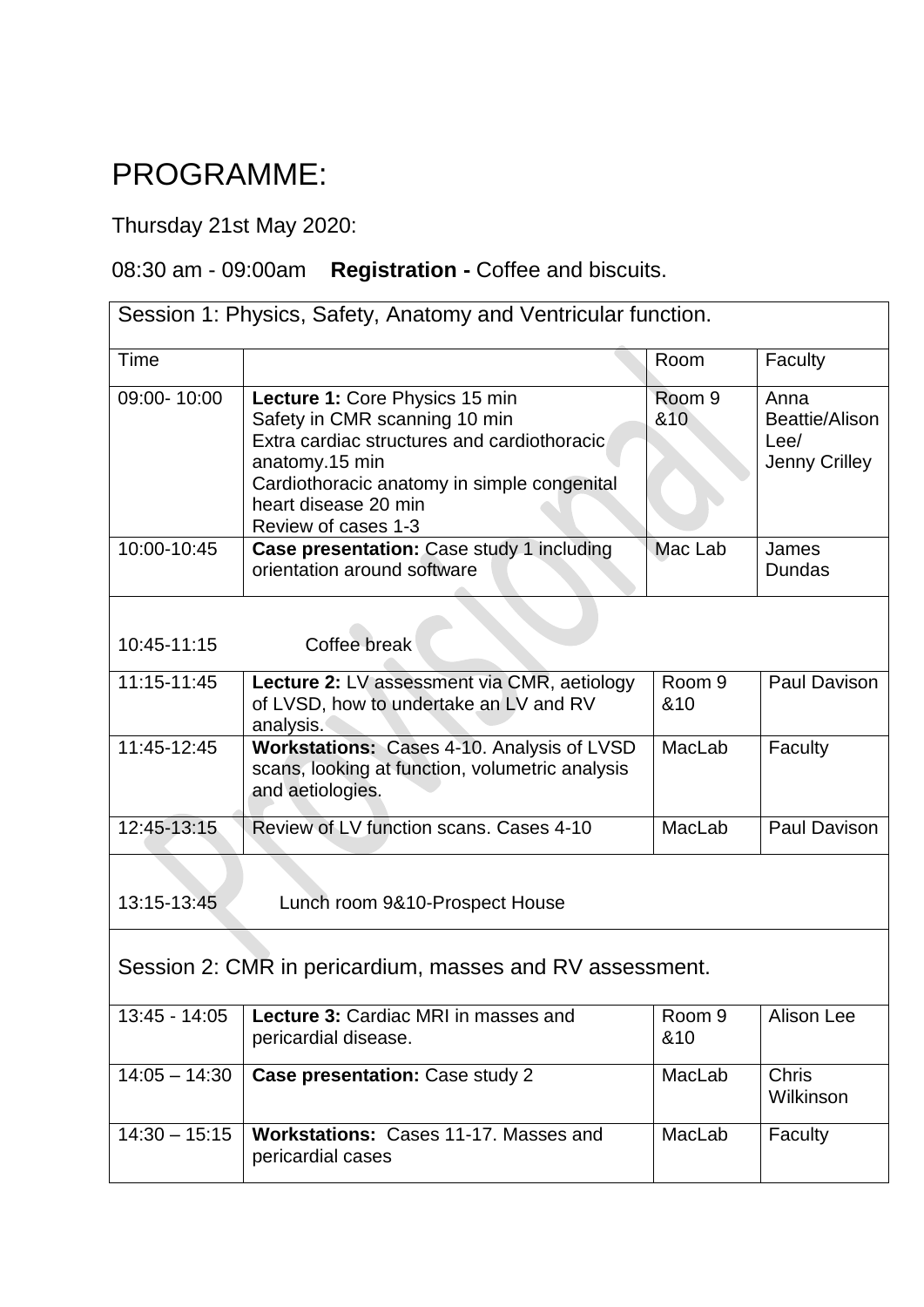| 15:15-15:45                                 | Review of Masses and pericardial disease.<br><b>Cases 11-17</b> | MacLab        | Alison Lee |  |
|---------------------------------------------|-----------------------------------------------------------------|---------------|------------|--|
| $15:45 - 16:00$                             | Coffee                                                          |               |            |  |
| 16:00-16:20                                 | <b>Lecture 4: CMR in ARVC and Mimics,</b>                       | Room 9<br>&10 | Nic Child  |  |
| 16:20-17:00                                 | Workstations: Cases 18-23. ARVC/RV<br>pathology cases.          | MacLab        | Faculty    |  |
| 17:00-17:30                                 | Review of RV cardiomyopathy cases 18-23.                        | MacLab        | Nic Child  |  |
| 17:30 -17:45 Round up, Questions and Close. |                                                                 |               |            |  |

#### **18:30 - 21:30 Course dinner- Included within course fees**

Restaurant to be announced- will be walkable from the venue. Dinner is included in course fees.

### PROGRAMME:

Friday 22nd May 2020

08:30-08:45 Registration - Coffee and biscuits

| Session 3: Coronary Artery Disease, Left Ventricular Hypertrophy and<br>infiltrative cardiomyopathies. |                                                                      |        |                        |  |  |
|--------------------------------------------------------------------------------------------------------|----------------------------------------------------------------------|--------|------------------------|--|--|
| 08:45-09:15                                                                                            | Lecture 5: CMR in Coronary artery Disease.                           | MacLab | <b>Neil</b><br>Maredia |  |  |
| 09:15-09:45                                                                                            | Case presentation: Case study 3                                      | MacLab | Alex<br><b>Brown</b>   |  |  |
| 09:45-10:30                                                                                            | Workstations: Cases 24-29. Acute oedema,<br>Ischaemia and Viability. |        | Faculty                |  |  |
| 10:30-11:00                                                                                            | Review of cases 24-29.                                               | MacLab | <b>Neil</b><br>Maredia |  |  |
| 11:00-11:20                                                                                            | Coffee break                                                         |        |                        |  |  |
| 11:20-11:50                                                                                            | <b>Lecture 6: CMR in Left Ventricular Hypertrophy</b>                | MacLab | Jenny<br>Crilley       |  |  |